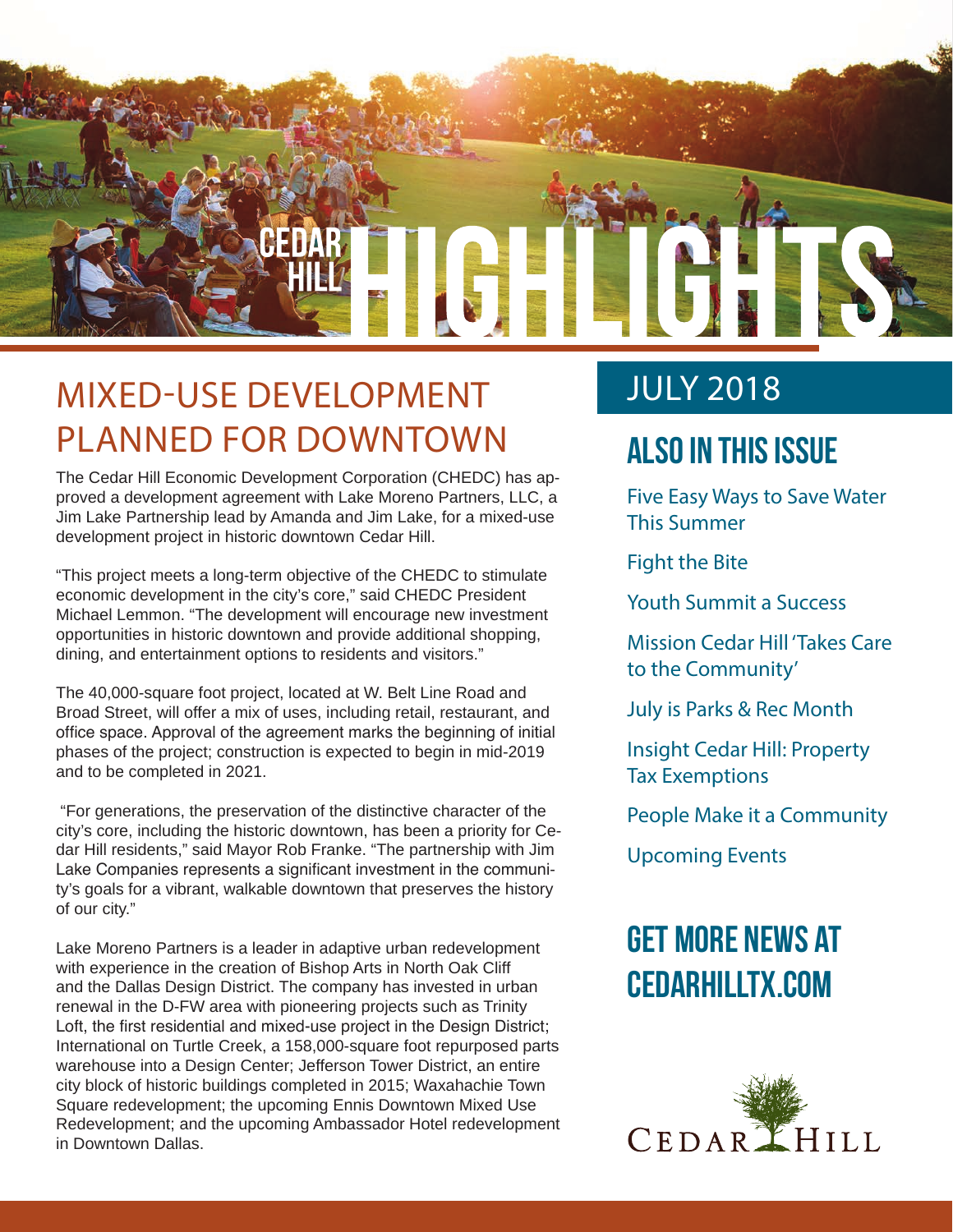# PEOPLE **MAKE IT A COMMUNITY**



Mayor Rob Franke honors international fellows from the Young Southeast Asian Leaders Initiative. The fellows visited Cedar Hill from Malaysia and Vietnam to learn about sustainability and local government.



Irene Ellison receives the Good Samaritan Award for her generosity and selfless service to her neighbors.



Cedar Hill celebrated Women Veterans Day on June 12 with a proclamation and resource fair. Veterans Michelle Ebanks, Ramona Ross-Bacon, Leah Shipman, Shelly Meeks, and Shani Washington received the proclamation.

## FIVE EASY WAYS TO SAVE WATER THIS SUMMER

Use less water and lower your utility bill with these water-saving tips:

### Water your lawn in early morning

The best time to water is in the early morning, when evaporation rates are lowest, there is little wind, and water pressure is best. Grasses are also less likely to develop disease or pest problems if watered in the morning.

### Water your lawn only when needed

Most grasses only need one inch of water every five to ten days in the heat of summer. Fewer but heavier lawn watering encourages deeper roots that can withstand dry weather better. Applying too much water too rapidly causes runoff that can carry soil, fertilizers, and pesticides to nearby streams.

### Mulch shrubs and other plants

Mulch conserves moisture by reducing evaporation of water vapor from the soil surface. Mulching also prevents compaction, reduces disease, and prevents weeds.

### Check your sprinkler system

Homes with in-ground automatic irrigation systems use 35 percent more water than those without irrigation systems. To avoid water waste, make sure irrigation systems are in good working order. Check for leaks, replace any broken sprinkler heads, and make sure that spray does not water sidewalks, driveways, or the street.

### Use drought-tolerant and native plants

Plants that are native to North Texas have adapted to thrive naturally in this region. They require less water and less maintenance than plants from other regions with different climates. Visit txsmartscape.com for more information.

## FIGHT THE BITE

Remember the Four Ds to protect yourself and your family from mosquito-born illness:

- **• Drain** Drain standing water to remove breeding sites on your property. Check open trash containers, rain gutters, grill covers, and boat tarps for trapped water. Change birdbaths, pet dishes, and wading pools at least once per week.
- **• Dress**  Wear long-sleeve, loose, and light-colored clothing when outside.
- **• DEET**  Use insect repellents with DEET or other FDA approved repellents and follow application instructions.
- **• Dusk and Dawn** Limit outdoor activities during dusk and dawn, when mosquitoes are most active.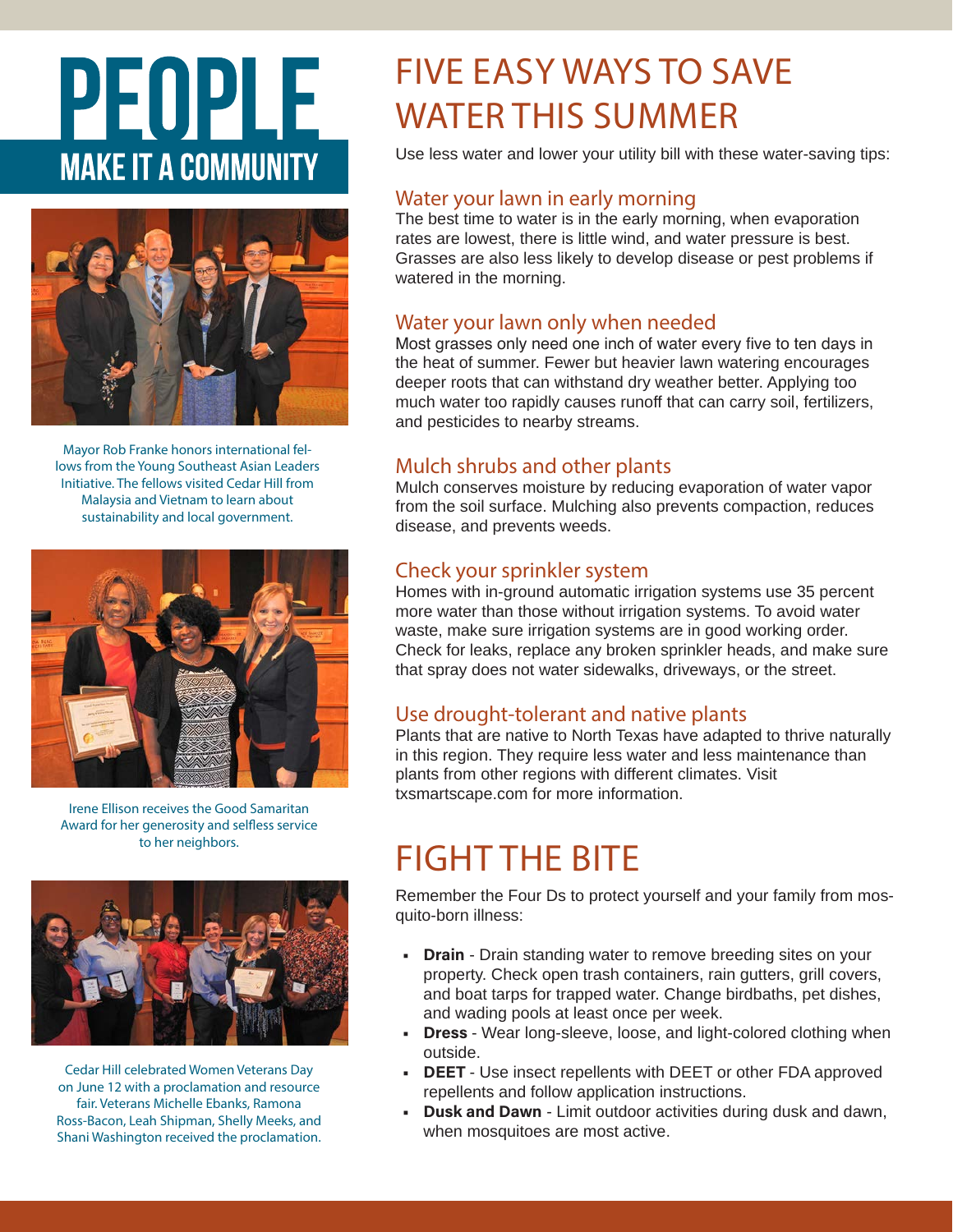## YOUTH SUMMIT A SUCCESS

In June, the Cedar Hill Police Department held its sixth annual Youth Summit, a positive police and youth engagement opportunity. Young people, aged 11-17, participated in interactive sessions, including interactive crime scenes, a police K9 demonstration, and a DWI experience. New this year, CHPD partnered with the Cedar Hill ISD Police Department, and CHISD officers provided educational sessions on interacting with police and social media safety.



"We had a great time with the kids," said Lt. Colin Chenault with the department's Police And Community Team. "Approximately 50 kids attended the Summit and between our officers and the school district officers, we had some great opportunities to interact and enjoy our time with them. I think that's the

true measure of this event's success; the quality of the relationships that were developed in such a short time."

## MISSION CEDAR HILL 'TAKES CARE TO THE COMMUNITY'

For more than 17 years, Mission Cedar Hill (MCH) has been living up to its slogan of Taking Care to the Community. MCH is an arm of outreach of High Pointe Baptist Church and Transformation Vision Cedar Hill. With an emphasis in providing care for children and the elderly, Code Enforcement, Neighborhood Services, and several local businesses teamed up to assist with Mission Cedar Hill's "Big Project Weekend", held June 7 -10.

This year, over 100 volunteers worked together on more than 30 projects, making necessary home repairs, removing over 640 feet of fencing, and igniting community spirit in Cedar Hill neighborhoods. The goal is to strengthen and empower neighborhoods one



house and one family at a time. When community volunteers mobilize, they empower healthy, vibrant, and safe neighborhoods. Find more information at www.transformationvision.org/what-we-do/mission-cedar-hill or contact Neighborhood Services Manager Michelle Ebanks at (469) 272-2801.

## CALENDAR OF UPCOMING EVENTS

### City Council Meetings

Jul 10 & 24; Aug 14 & 28 at 7 p.m. Cedar Hill Government Center 285 Uptown Blvd. View agendas at cedarhilltx.com/archive

### Jam to Give Concert Series

Fridays, Jul 6-Aug 10; 7 to 9 p.m. Hillside Village, Village Green 305 W. FM 1382 View the lineup at shophillsidevillage.com

### Summer Reading Finale

Aug 2 at 10:30 a.m. Zula B. Wylie Public Library 225 Cedar St. Visit cedarhilllibrary.org for event details

### Paws in the Pool-ooza

Aug 11 from 10 a.m. to 2 p.m. Crawford Park Pool 401 Straus Rd. Get details at cedarhilltx.com/pard

### CHISD Back to School Rally

Aug 11 from 10 a.m. to 1 p.m. Cedar Hill Ninth Grade Center 1515 W. Belt Line Rd. Registration & information at chisd.net/rally

#### Paws, Claws, & Outlaws Gala Sep 15 from 6 to 10 p.m. Alan E. Sims Recreation Center 310 E. Parkerville Rd. Benefitting Friends of Tri-City Animal Shelter - visit tricityfriends.org for tickets

**View the full calendar at cedarhilltx.com, or subscribe to 'This Week in Cedar Hill' at cedarhilltx.com/twich.**